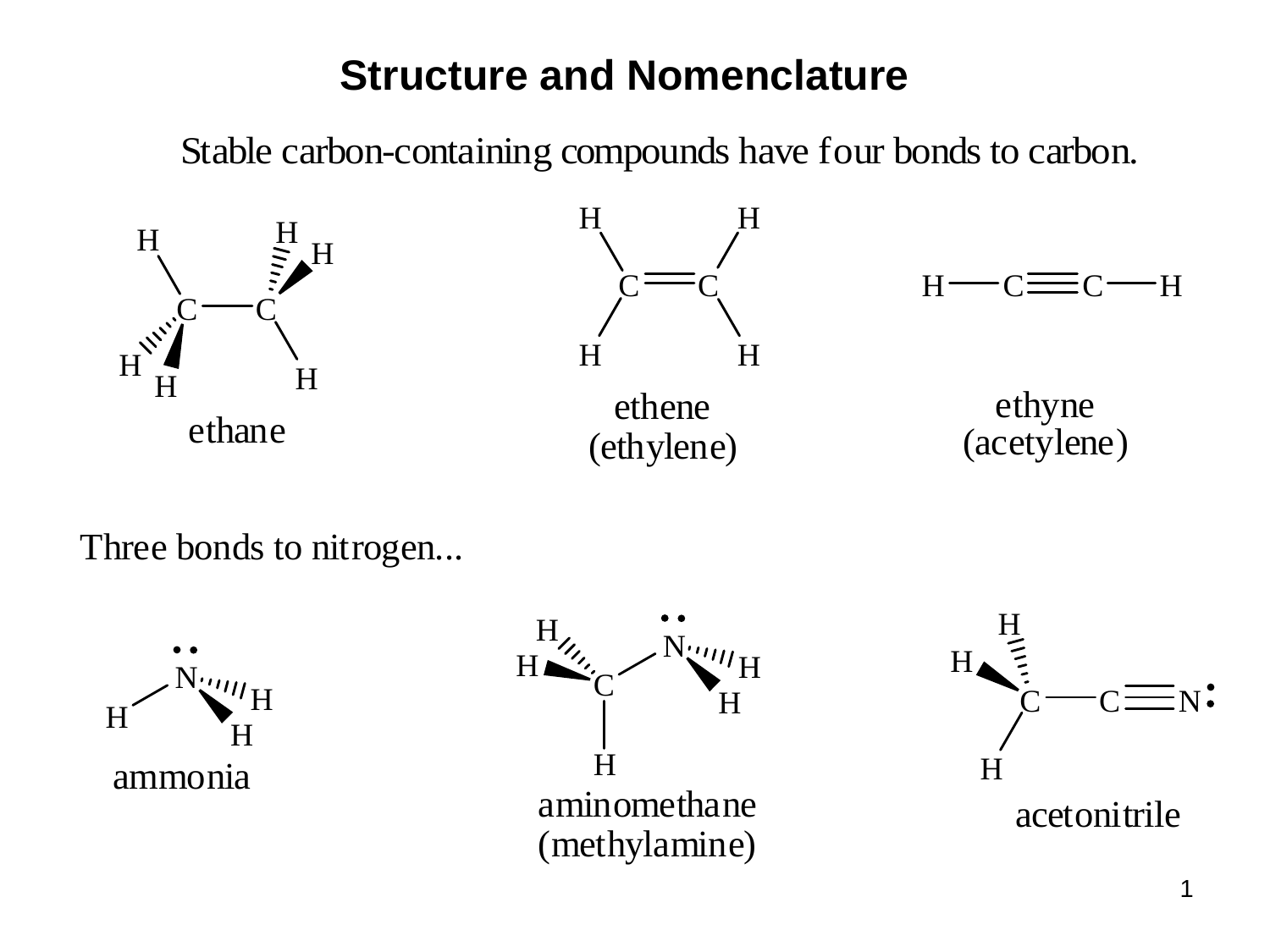Two bonds to oxygen...



## One bond to H, F, Cl, Br, I...





(vinyl chloride)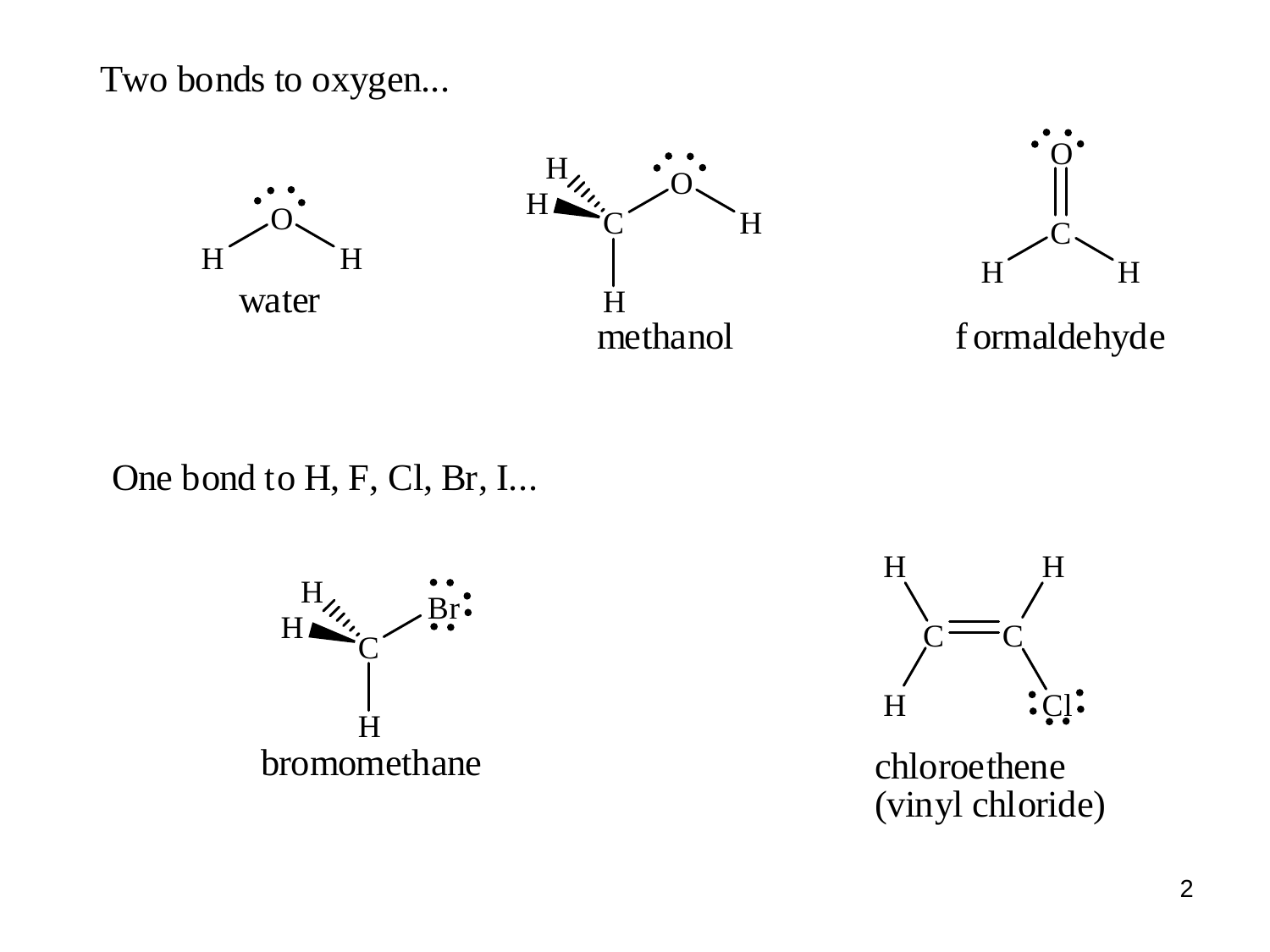## **Developing Reasonable Lewis Structures for Organic Molecules**

- 1) Draw the full structure of the molecules with the connectivity suggested by the formula such that all valences are met (octets for C, N, O, F, Cl, Br, I).
- 2) Always show all valence shell electrons (including lone pairs)
	- a) Count the number of valence electrons in the entire molecule (each atom has the same number of valence electrons as its group number in the periodic table).
	- b) From the number in a, subtract the number of bonding electrons (2 times the # of lines in your structure). Any electrons that are unplaced are added to atoms that lack a full octet (usually heteroatoms) as lone pairs.
	- c) Atoms still lacking octets are completed using lone pairs from adjacent atoms to form multiple bonds.
- 3) Always show formal charges according to the following formula:  $FC = #$  of valence electrons – (# of bonds to that atom) – (# of lone pair electrons)
- 4) Never draw structures with adjacent like charges.
- 5) Formal charges of 0 is always better than charge separation.
- 6) Do not place multiple charges on  $1<sup>st</sup>$  or  $2<sup>nd</sup>$  row atoms (+1 or -1 only), and try to avoid charges altogether (a neutral structure is always best).
- 7) Always place charges on the more electronegative atom and + charges on the less electronegative atom.
- 8) Do not place charges on carbon if the overall molecule is neutral.
- 9) In general, H only needs 2 electrons, B and Al need only 6 electrons, and atoms below the second row may have more than 8 electrons.
- 10) Try to avoid O-O bonds.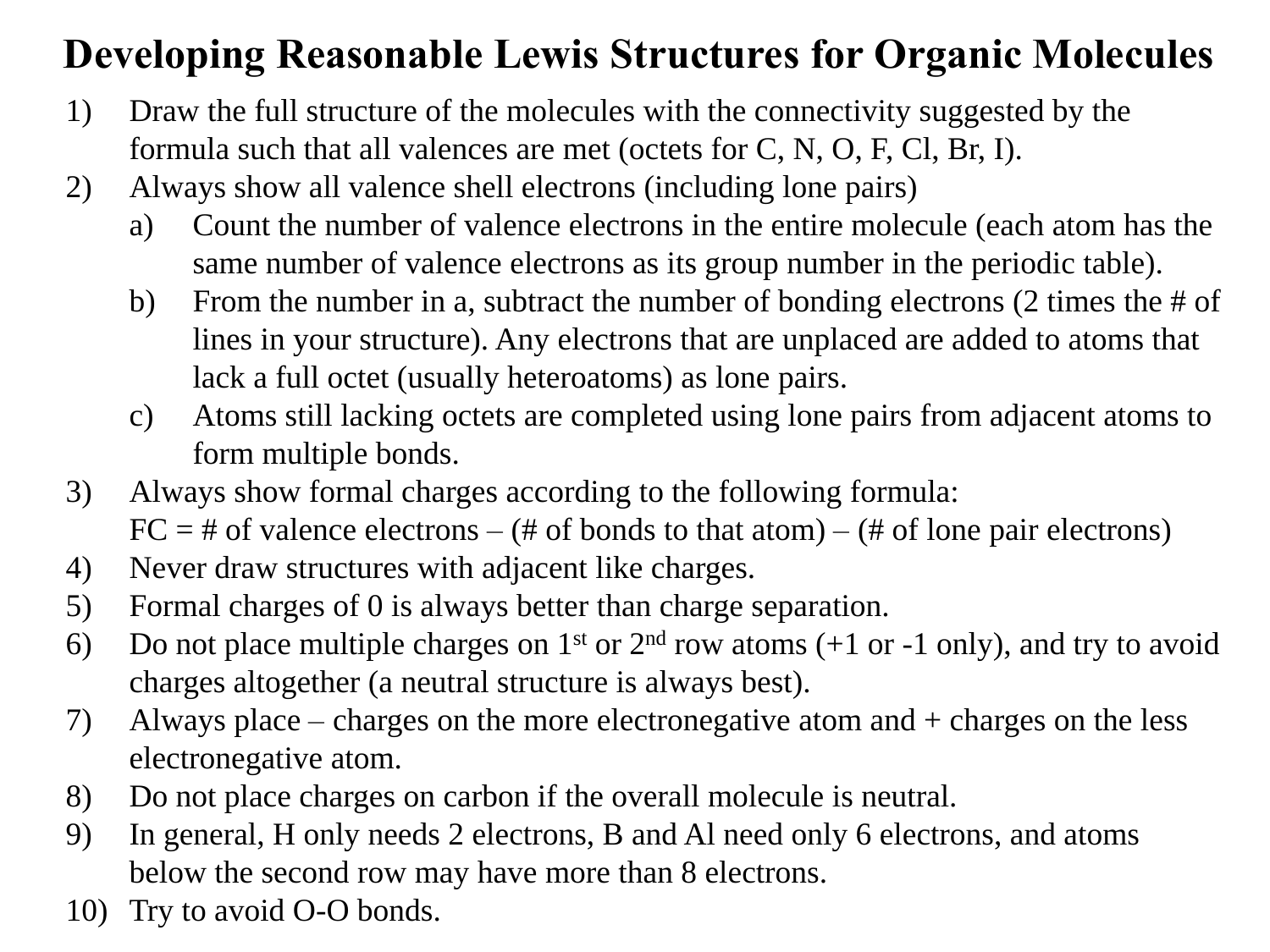|     |     |     |     |     |     |     |     | H         |     |     |     |     |     |     |          |      |
|-----|-----|-----|-----|-----|-----|-----|-----|-----------|-----|-----|-----|-----|-----|-----|----------|------|
| 1A  | 2A  | 2.1 |     |     |     |     |     |           |     |     | 3A  | 4A  | 5Α  | 6A  | 7A       |      |
| Li  | Be  |     |     |     |     |     |     |           |     |     |     | B   | С   | N   | $\bf{0}$ | F    |
| 1.0 | 1.5 |     |     |     |     |     |     |           |     |     |     | 2.0 | 2.5 | 3.0 | 3.5      | 4.0  |
| Na  | Mg  |     |     |     |     |     |     | 8B        |     |     |     | Al  | Si  | P   | S        | $CI$ |
| 0.9 | 1.2 | 3B  | 4B  | 5Β  | 6B  | 7 B |     |           |     | 1 B | 2B  | 1.5 | 1.8 | 2.1 | 2.5      | 3.0  |
| K   | Ca  | Sc  | Ti  | V   | Cr  | Mn  | Fe  | Co        | Ni  | Cu  | Zn  | Ga  | Ge  | As  | Se       | Br   |
| 0.8 | 1.0 | 1.3 | 1.5 | 1.6 | 1.6 | 1.5 | 1.8 | 1.8       | 1.8 | 1.9 | 1.6 | 1.6 | 1.8 | 2.0 | 2.4      | 2.8  |
| Rb  | Sr  | Y   | Zr  | Nb  | Mo  | Тc  | Ru  | <b>Rh</b> | Pd  | Ag  | Cd  | In  | Sn  | Sb  | Te       | I    |
| 0.8 | 1.0 | 1.2 | 1.4 | 1.6 | 1.8 | 1.9 | 2.2 | 2.2       | 2.2 | 1.9 | 1.7 | 1.7 | 1.8 | 1.9 | 2.1      | 2.5  |
| Cs  | Ba  | La  | Hf  | Ta  | W   | Re  | 0s  | Ir        | Pt  | Au  | Hg  | Τl  | Рb  | Bi  | Po       | At   |
| 0.7 | 0.9 | 1.1 | 1.3 | 1.5 | 1.7 | 1.9 | 2.2 | 2.2       | 2.2 | 2.4 | 1.9 | 1.8 | 1.8 | 1.9 | 2.0      | 2.2  |

$$
\begin{array}{c|c|c|c|c|c} & & & 1.5-1.9 & & 2.5-2.9 \\ \hline & 1.0-1.4 & & 2.0-2.4 & & 3.0-4.0 \\ \hline \end{array}
$$

 $L.0 - L.4$ 

© 2003 Thomson - Brooks/Cole

The periodic trend in Pauling's electronegativity...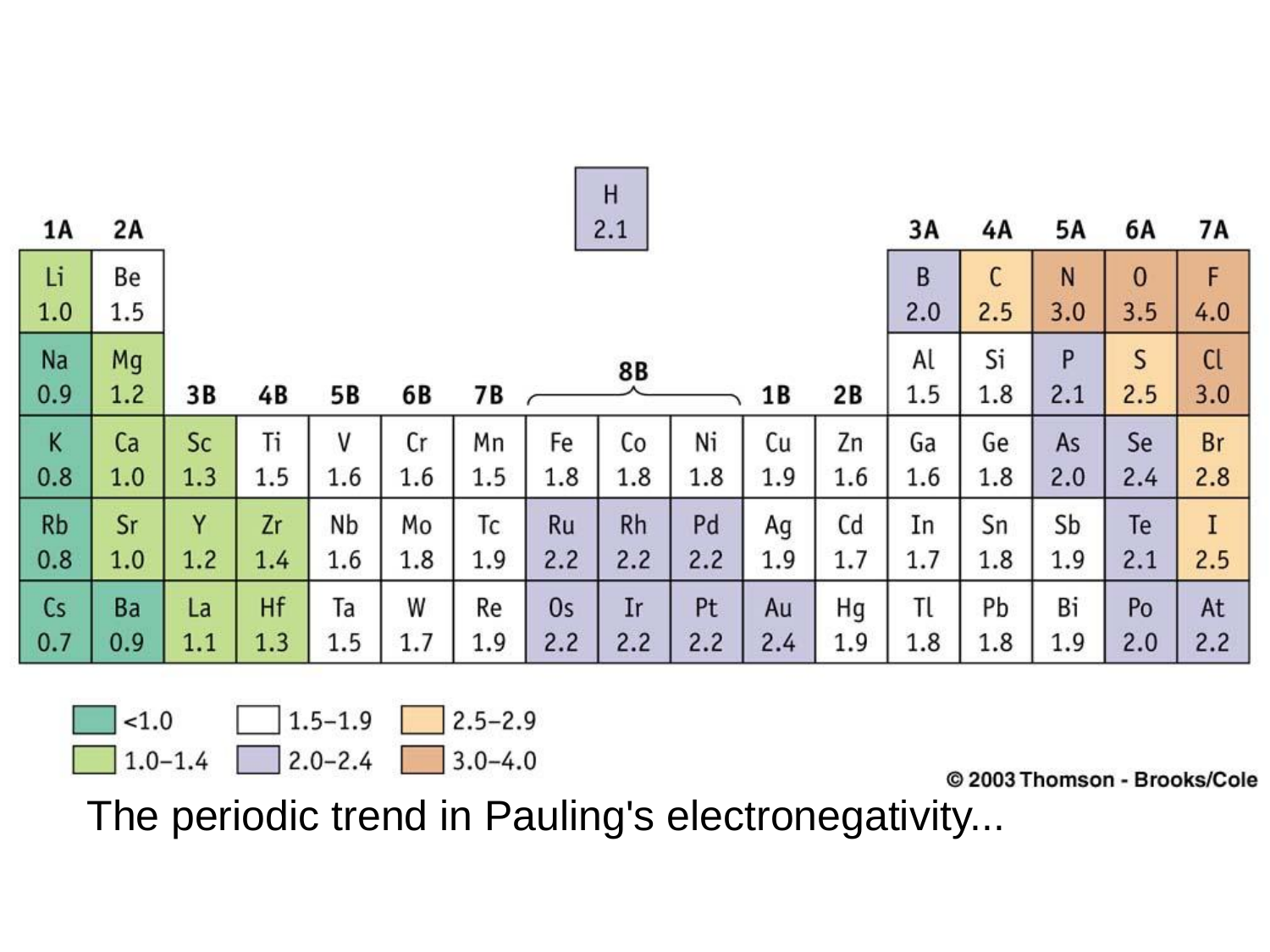Drawing Organic molecules - Condensed and Line Structures.

Hydrocarbon fragments:

| Name      | <b>Expanded form</b>                 | Condensed form  |
|-----------|--------------------------------------|-----------------|
| methyl    | $\frac{H}{\sum_{i=1}^{n}}$<br>H<br>H | CH <sub>3</sub> |
| methylene | H<br>H<br>H                          | $CH_2$          |
| methine   | Inna,<br>H                           | СH              |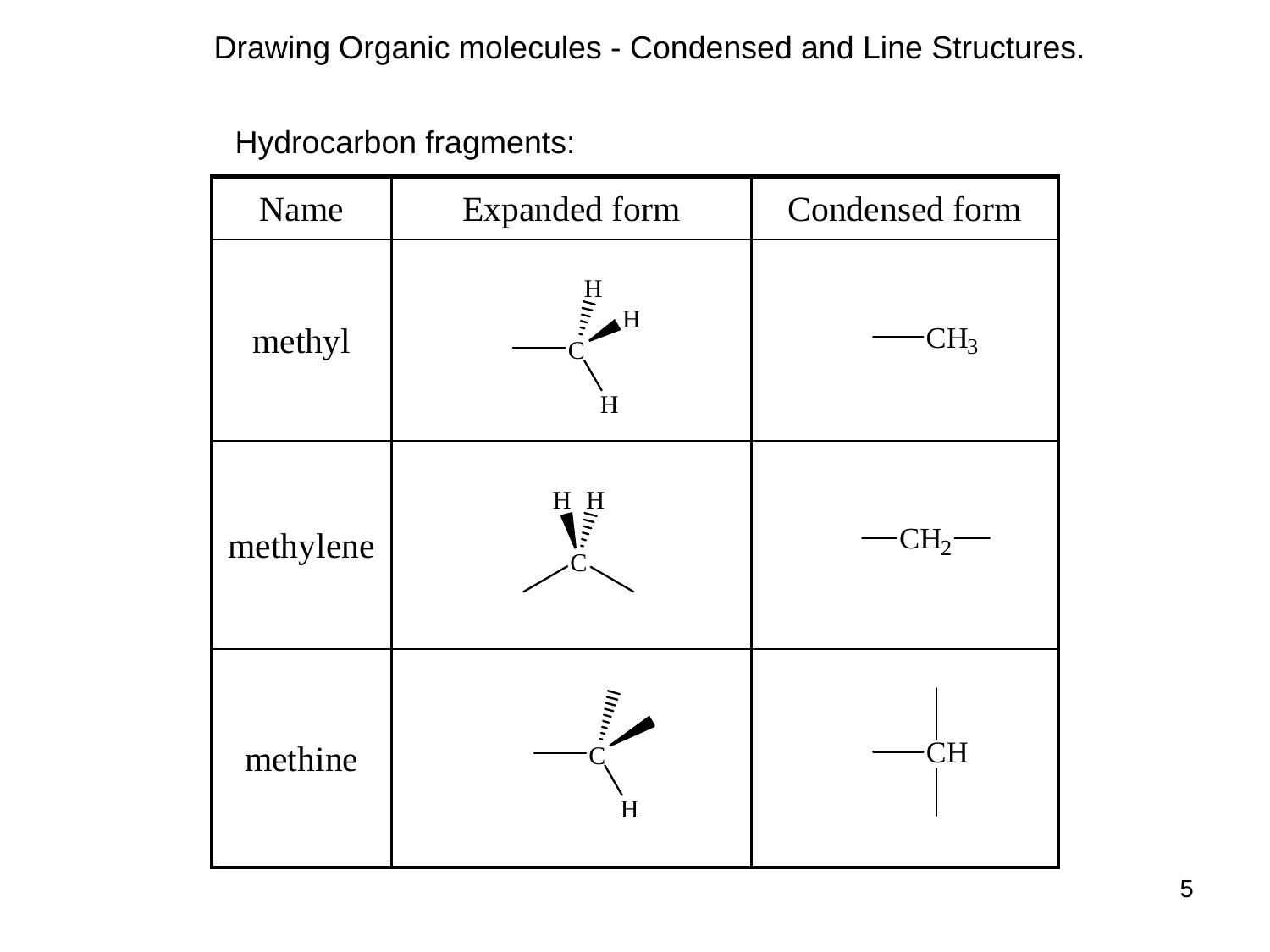Writing condensed structures…



Full Structure (expanded form)

The condensed form of most functional groups is written backwards if the group is found on the left hand side of the structure...

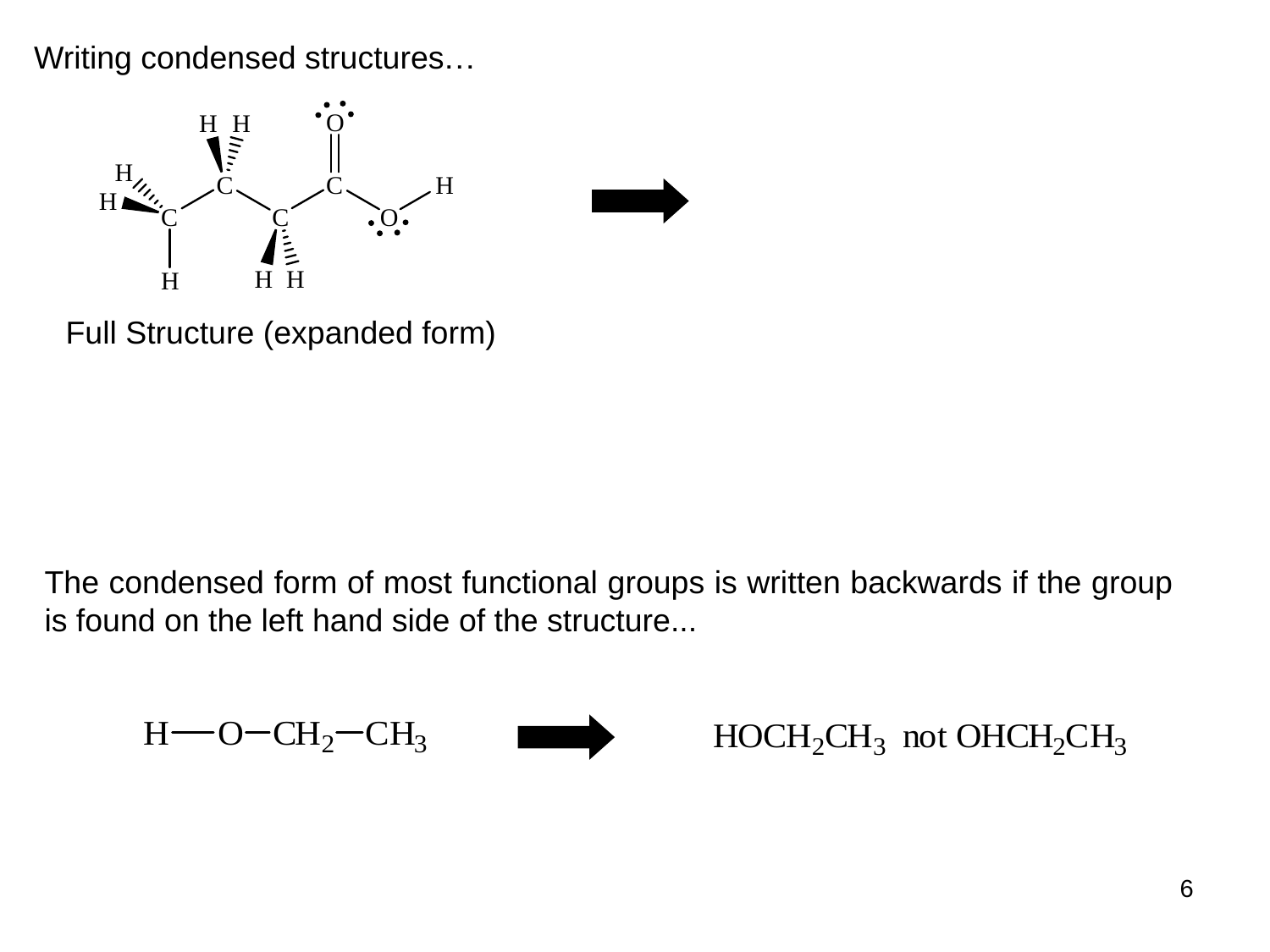Writing line structures…



When drawing line structures:

- •use lines to represent carbon-carbon bonds.
- •ignore carbon-hydrogen bonds in *hydrocarbon units*.
- •*always* draw heteroatoms and hydrogen atoms attached to heteroatoms.
- •draw all the atoms for functional groups (for the most part).

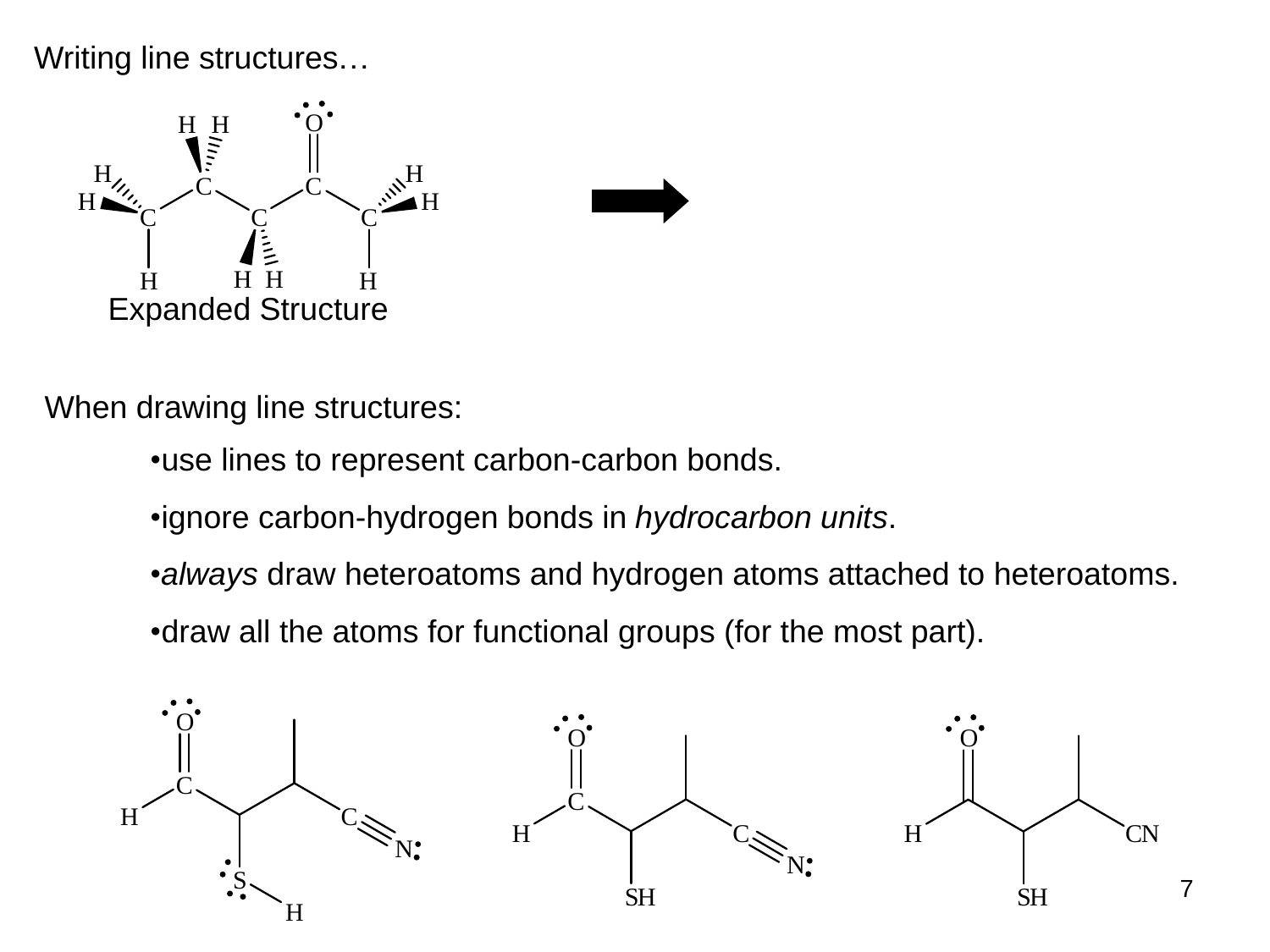Line structures are very useful for cyclic molecules





These examples demonstrate how 'clean' line structures look compared to expanded or even condensed structures.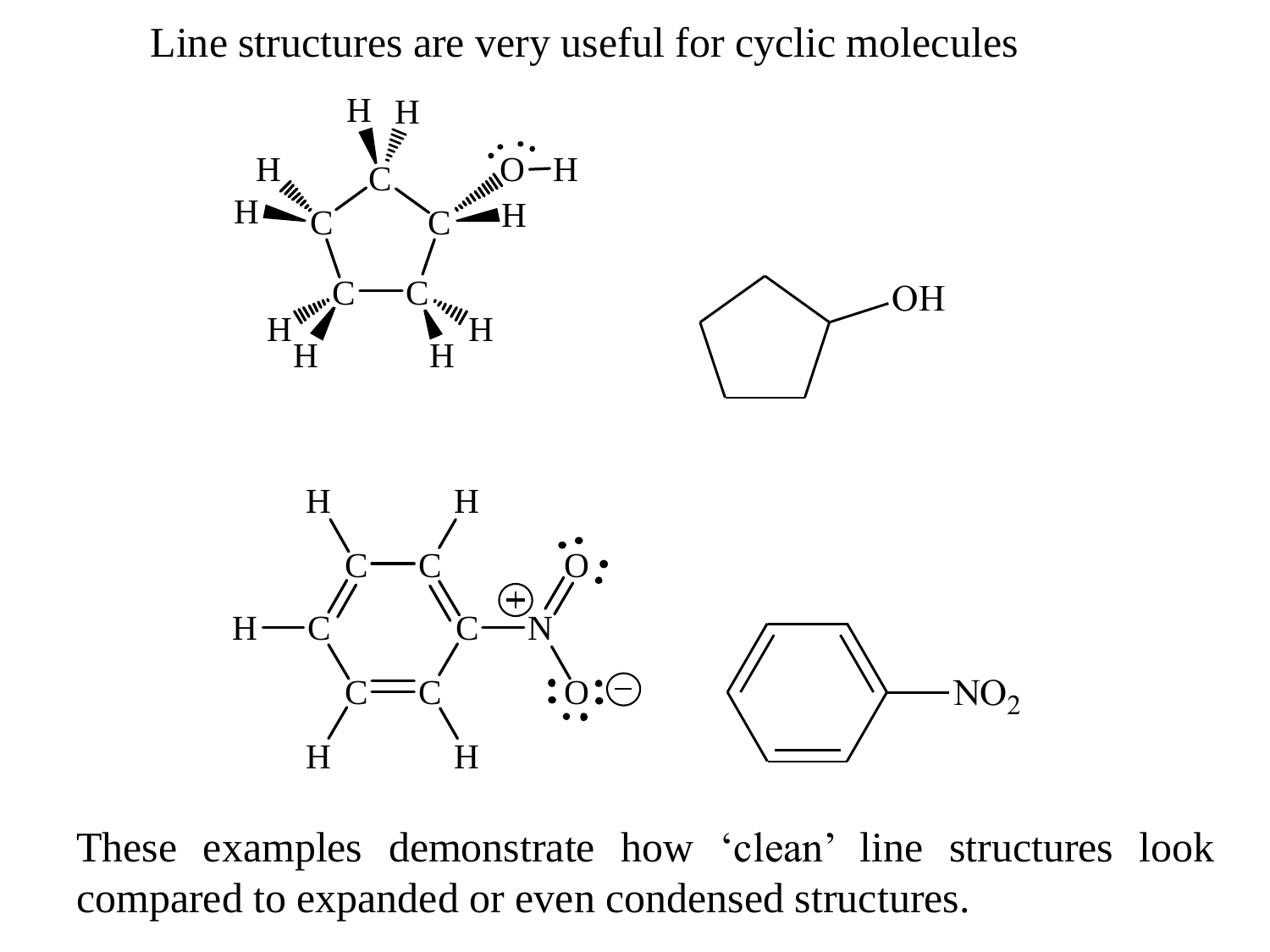Practice!





9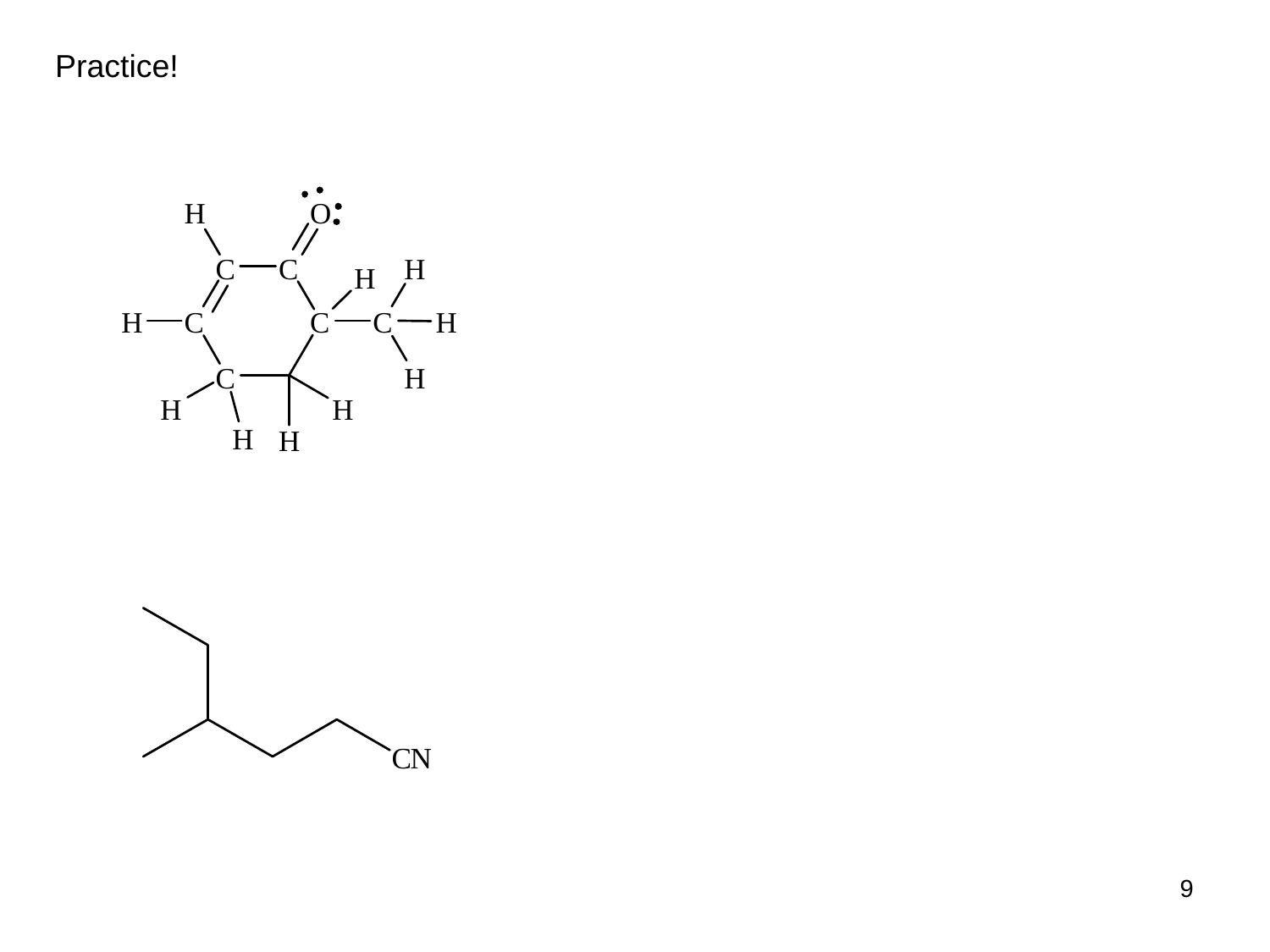Practice!



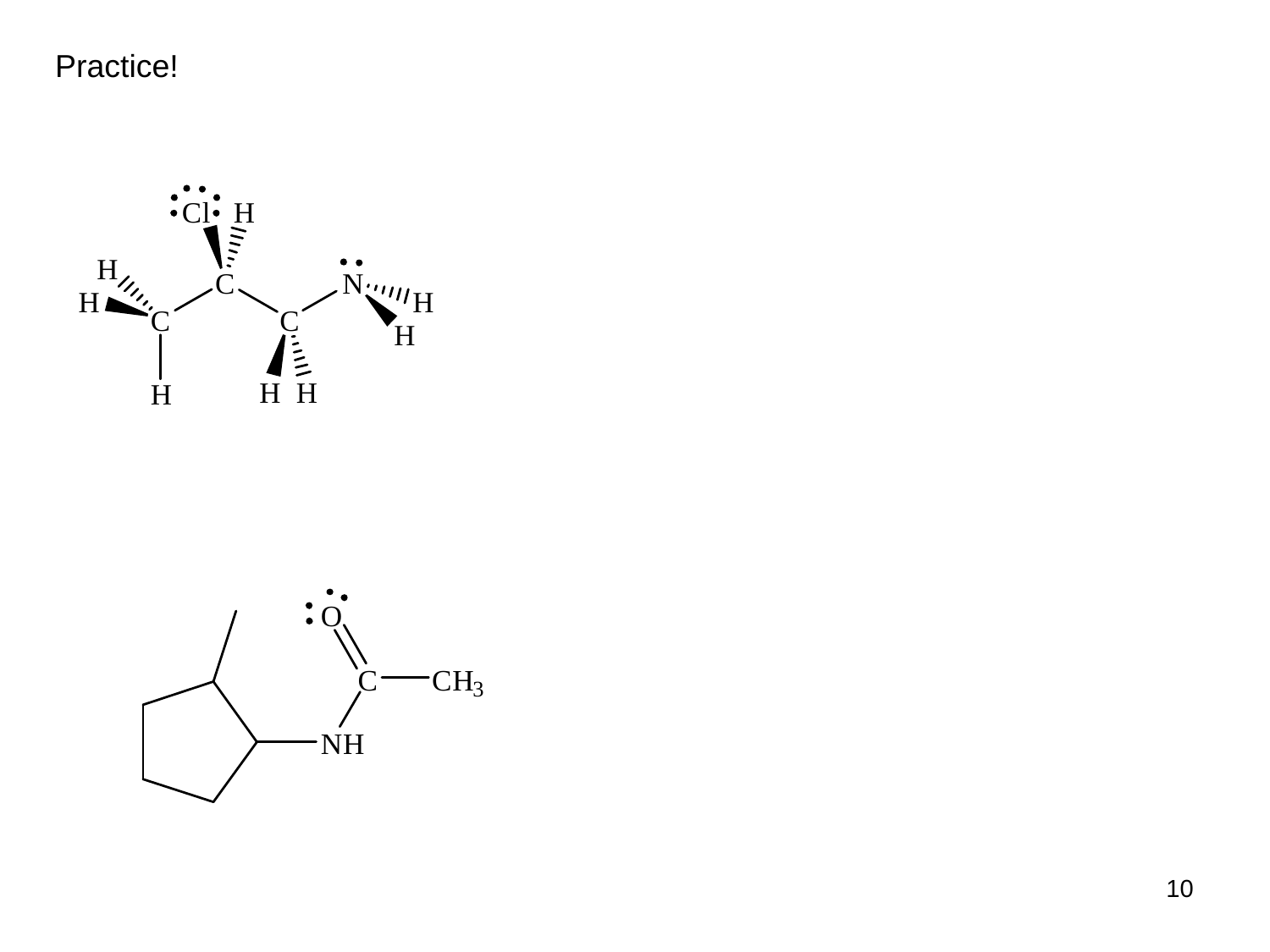Ultimately, organic molecules are usually drawn as a mixture of expanded, condensed, and line structures. Be careful however, molecules can be drawn many different ways and look completely different...



•The end of a line represents a methyl group *not* a hydrogen atom.

•If you draw 'C', you *must* draw all atoms attached to it.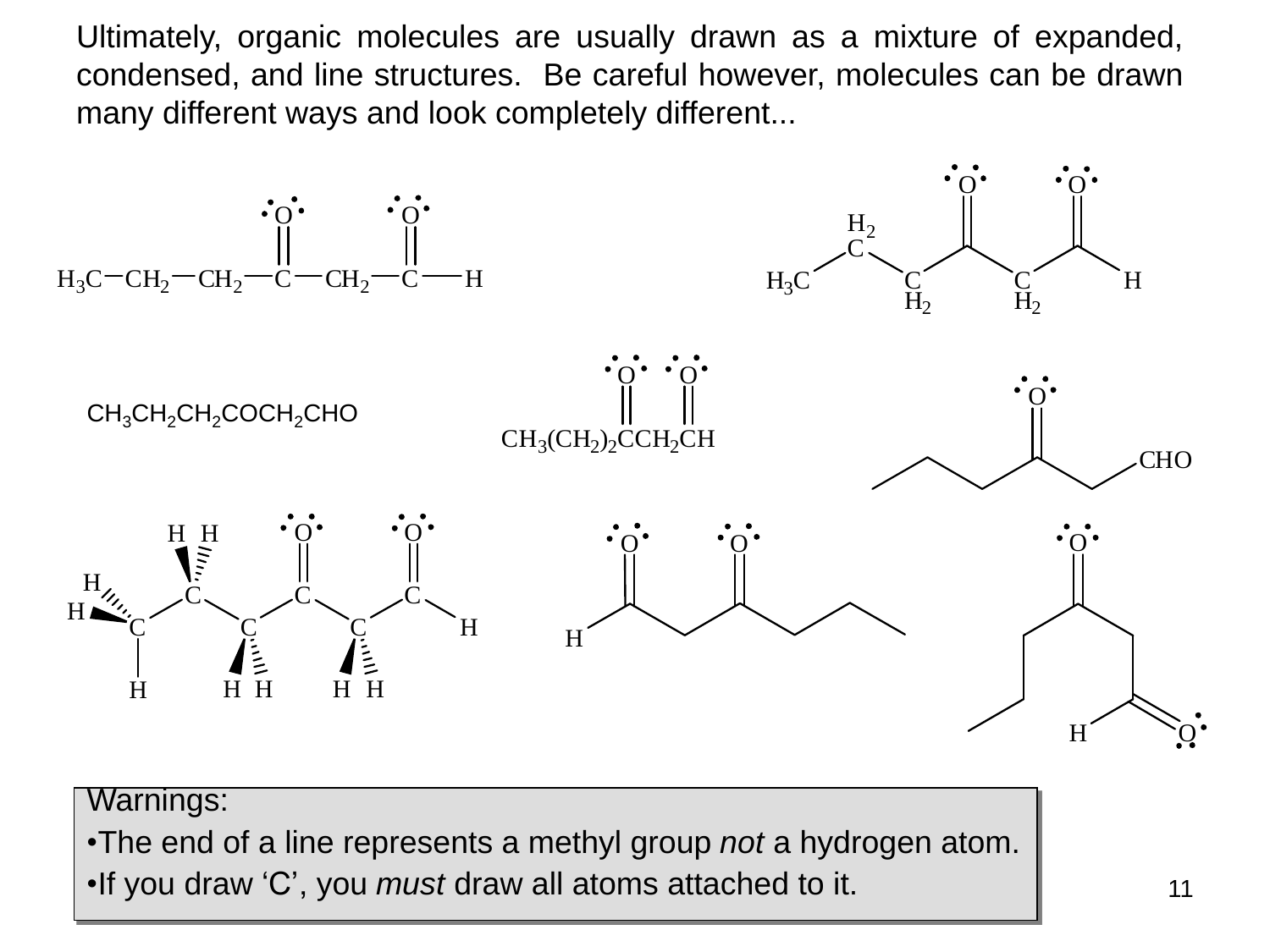For most (neutral) organic compounds, Lewis structures can be determined simply by taking the connectivity implied (remember that there are 4 bonds to carbon, 3 to nitrogen, 2 to oxygen and 1 to hydrogen) and filling the octets.

HCONH<sub>2</sub> H<sub>2</sub>NCONH<sub>2</sub>

 $(CH_3O)_2CH^+$ 

 $[CH_2CHCH_2]^+$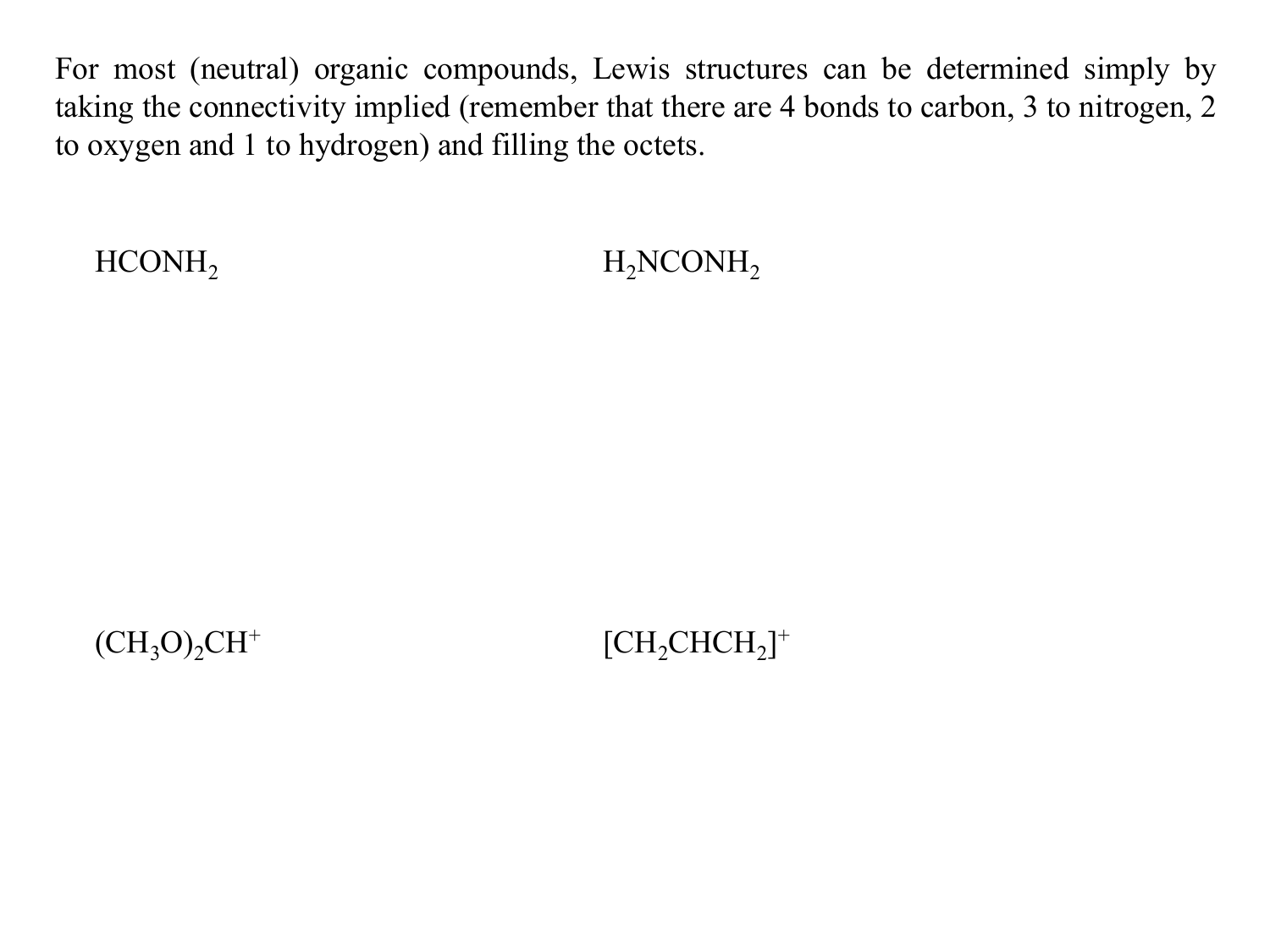Rules for Drawing and Interpreting Resonance Structures

Resonance structures show how electrons are delocalized within a species. When drawing and evaluating resonance structures, it is important to keep track of any and all lone pairs (unshared electron pairs).

1. Only lone pair electrons and multiple-bond electrons (pi-electrons) move from one resonance structure to another. Atoms never move.

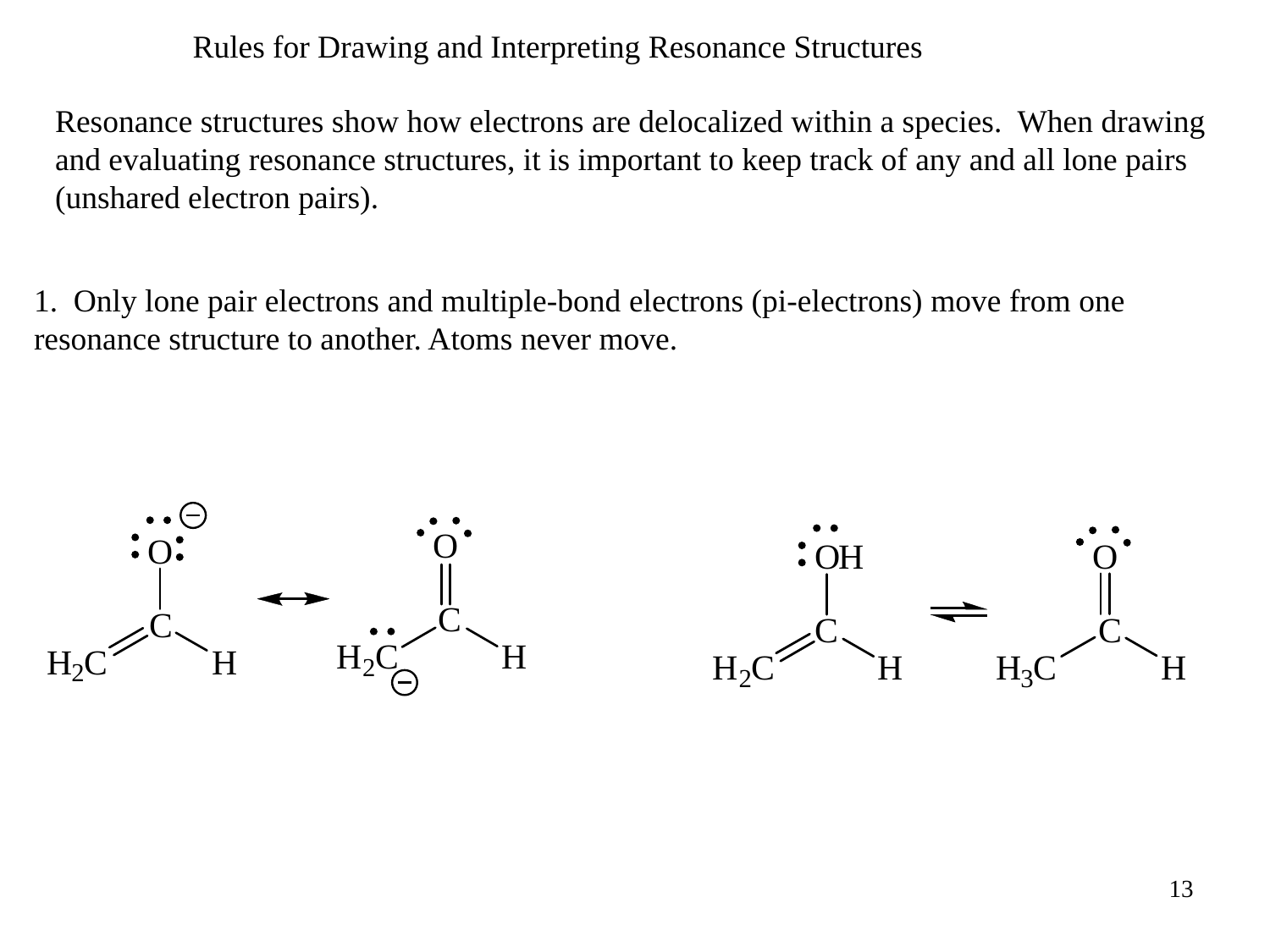2) From structure to structure, electron pairs move in the following ways:

lone pair to form an adjacent bond:





bond to form a new bond:

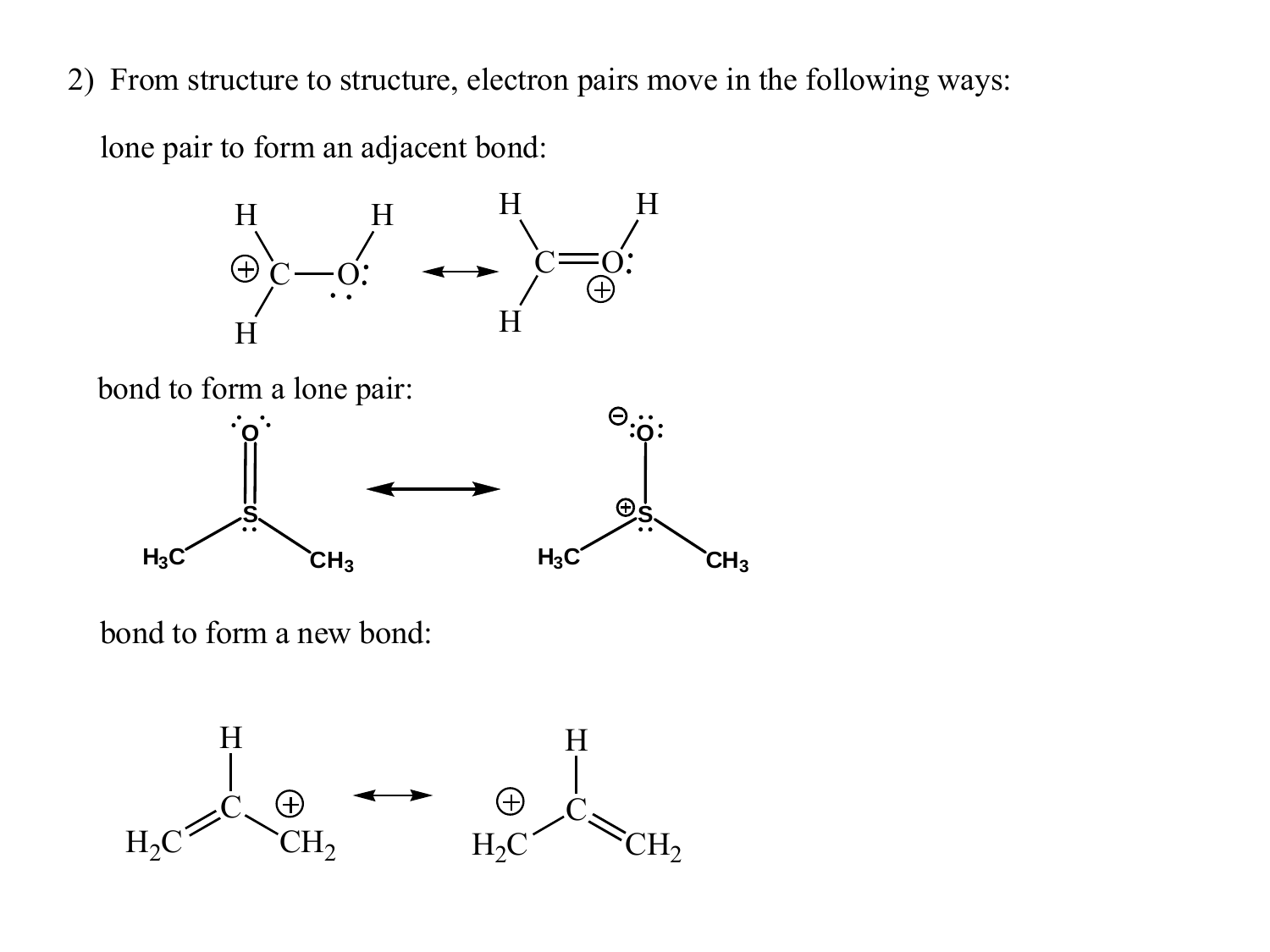3) Electrons move only to adjacent positions, but more than one pair of electrons can move from one structure to another.



4) Always check to see what happens to the formal charges on specific atoms. The net charge on each structure must be the same.

5) Structures that are identical in form are said to be degenerate. Such structures contribute the same to the overall structure. Resonce "hybrids" are often drawn of such structures.

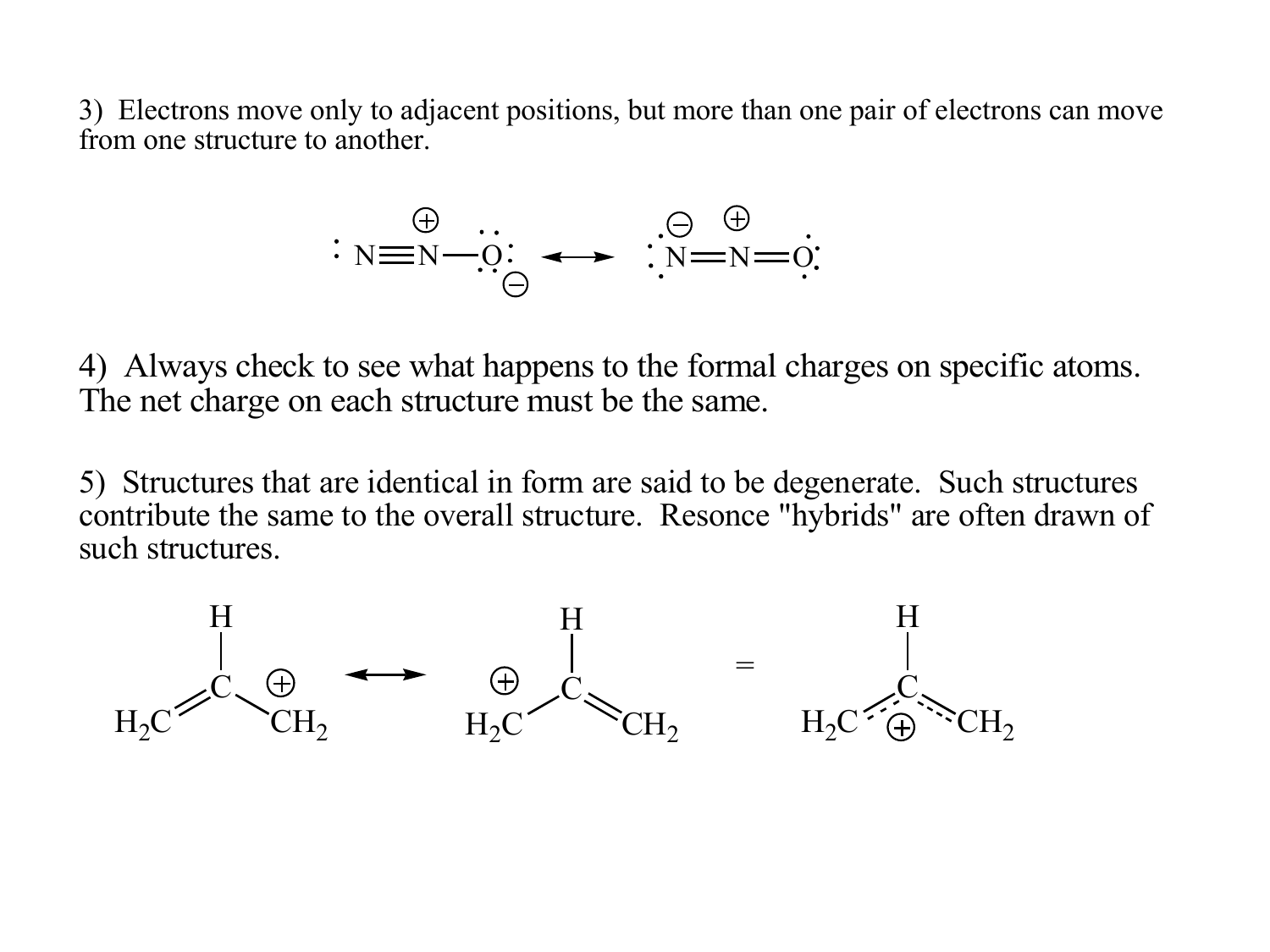6) When resonance structures are not degenerate, use the following rules to judge which structures contribute more to the character of the species:

i) Resonance structures in which second period atoms (C-F) all have octets are favoured over those with electon deficient atoms--resonance structures that have more than 8 electrons on such atoms are not valid.



ii) When comparing resonance structures with the same number of bonds, structures with fewer formal charges contribute more to the character of a spe structures with fewer formal charges contribute more to the character of a species

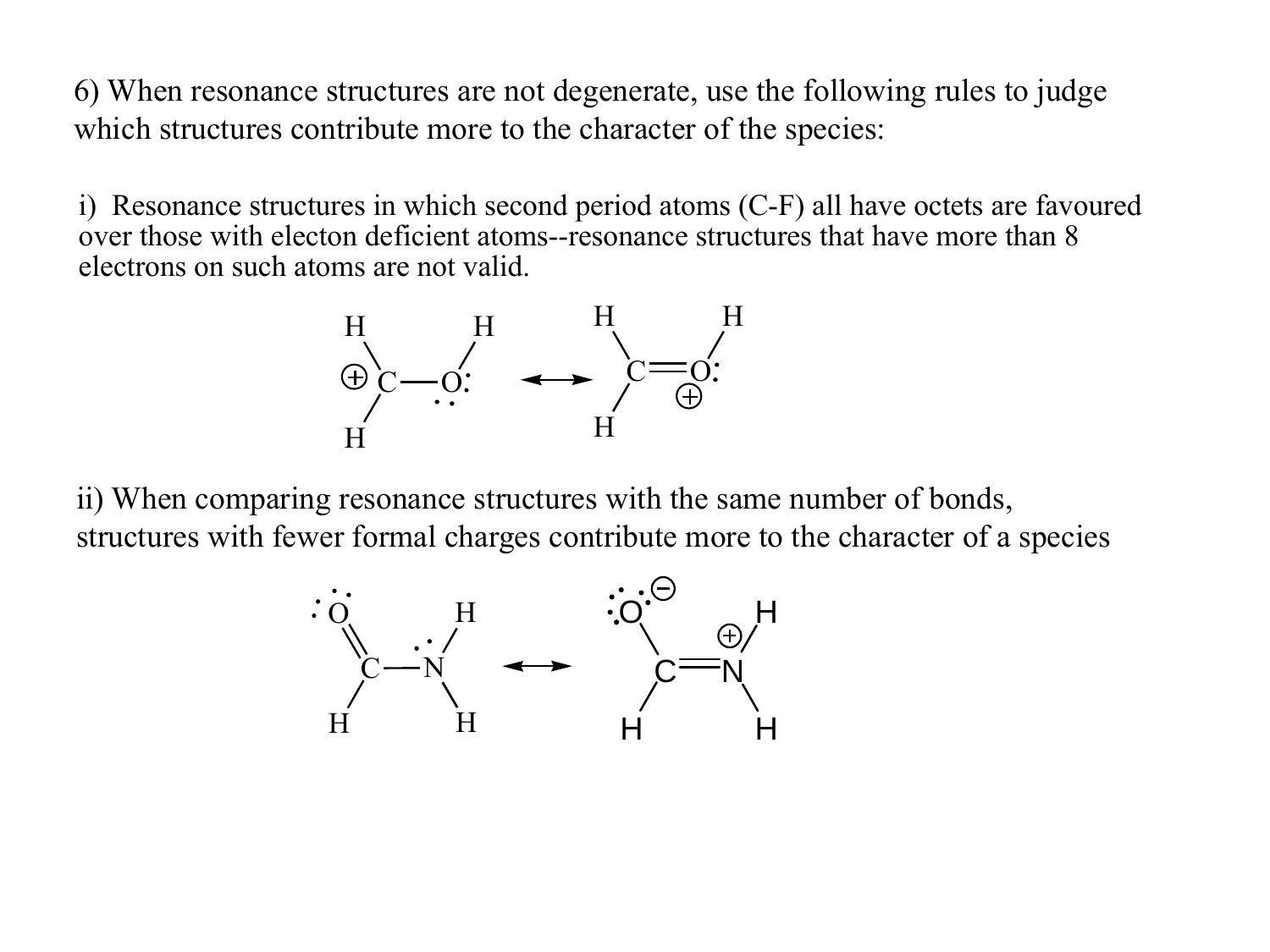iii) In cases where there are resonance structures with the same number of formal charges, the favoured structure will be that in which the negative charge is on the more electronegative atom or positive charge is on the more electropositive element.



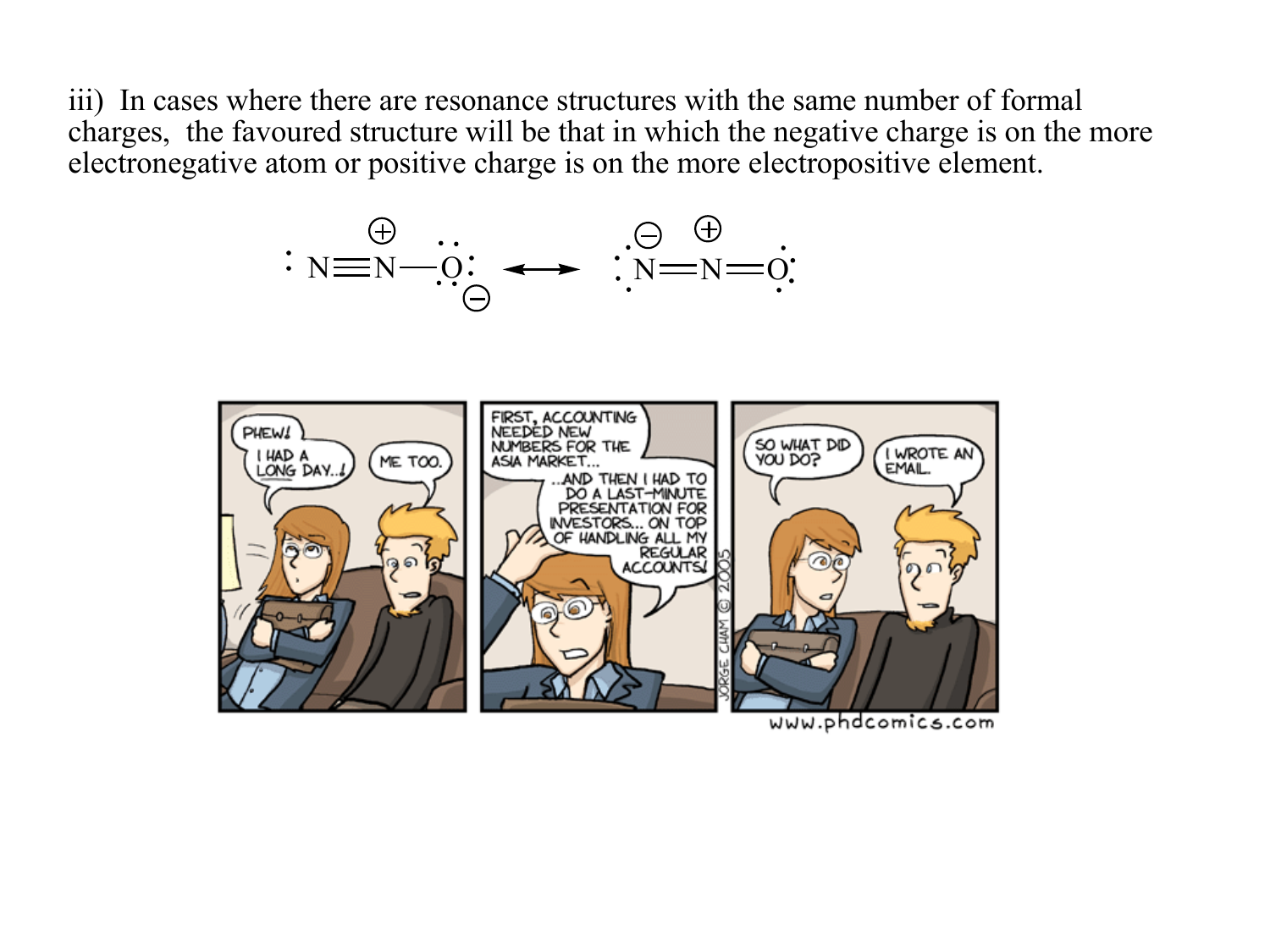## Invalid Resonance Structures (Fatal Flaws which result in a 0!)

i) have more than eight electrons on a second row element



ii) have less than eight electrons on O or N (or similarly electronegative element)

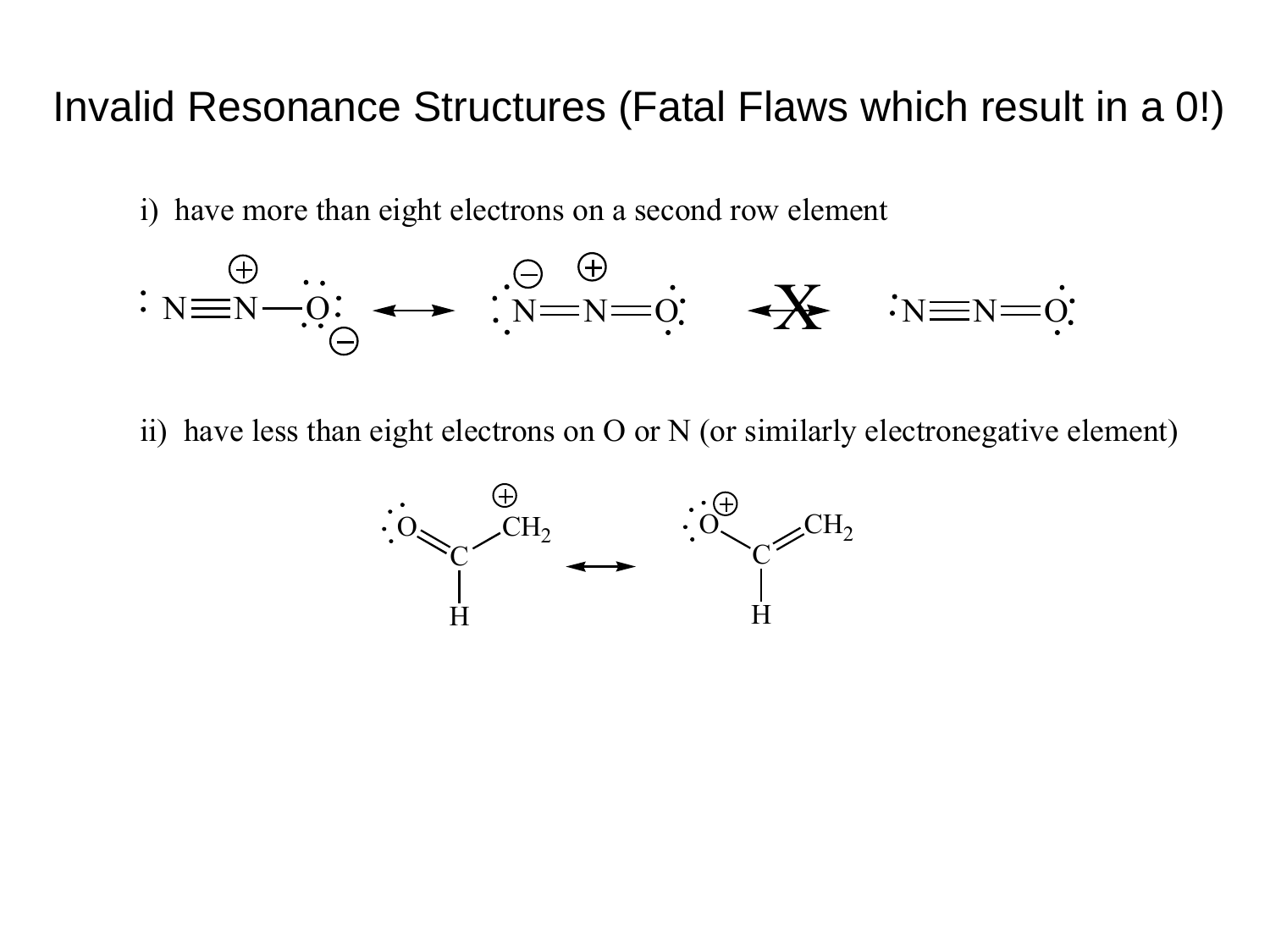iii) have more than two atoms bearing formal charges (except polynitros and a few others)



iv) have any  $2<sup>nd</sup>$  row atom with a formal charge greater than  $+/-1$  (except S).

$$
\begin{array}{ccc}\n\ominus \cdots \\
\vdots \odot -c = N \\
\end{array} \rightarrow \begin{array}{ccc}\n\vdots \odot = c = N \\
\vdots \odot = C - N\n\end{array} \rightarrow \begin{array}{ccc}\n\oplus & \cdots & 2 \\
\searrow & \odot = c - N\n\end{array}
$$